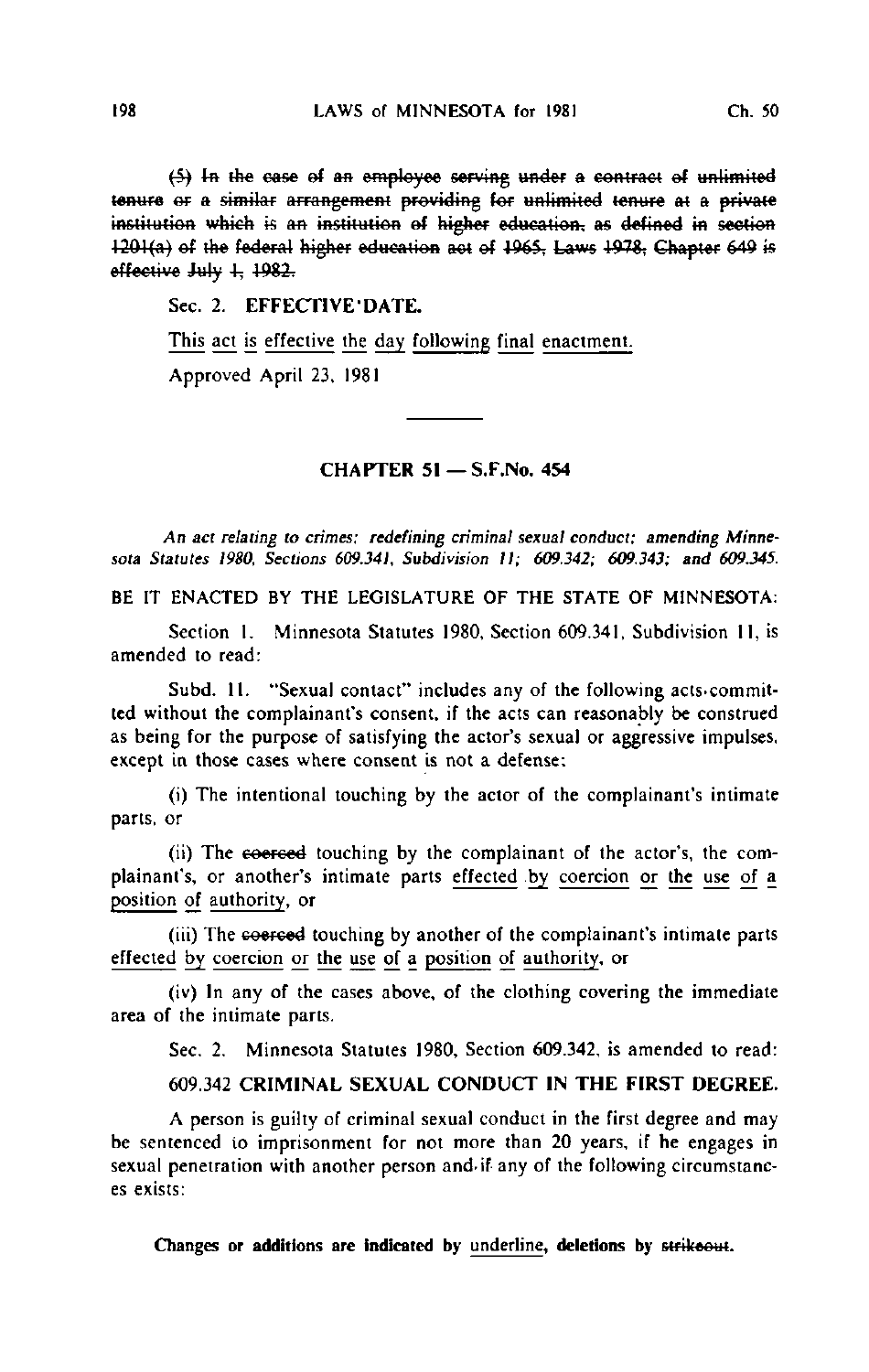(a) The complainant is under 13 years of age and the actor is more than 36 months older than the complainant. Neither mistake as to the complainant's age nor consent to the act by the complainant is a defense: or

(b) The complainant is at least 13 but less than 16 years of age and the actor is more than 48 months older than the complainant and in a position of authority over the complainant, and uses this authority to coerce cause the complainant to submit. Neither mistake as to the complainant's age nor consent to the act by the complainant is a defense; or

(c) Circumstances existing at the time of the act cause the complainant to have a reasonable fear of imminent great bodily harm to the complainant or another; or

(d) The actor is armed with a dangerous weapon or any article used or fashioned in a manner to lead the complainant to reasonably believe it to be a dangerous weapon and uses or threatens to use the weapon or article to cause the complainant to submit; or

(e) The actor causes personal injury to the complainant, and either of the following circumstances exist:

(i) The actor uses force or coercion to accomplish sexual penetration; or

(ii) The actor knows or has reason to know that the complainant is mentally defective, mentally incapacitated, or physically helpless; or

(f) The actor is aided or abetted by one or more accomplices within the meaning of section 609.05, and either of the following circumstances exists:

(i) An accomplice uses force or coercion to cause the complainant to submit: or

(ii) An accomplice is armed with a dangerous weapon or any article used or fashioned in a manner to lead the complainant reasonably to believe it to be a dangerous weapon and uses or threatens to use the weapon or article to cause the complainant to submit.

Sec. 3. Minnesota Statutes 1980, Section 609.343, is amended to read:

609.343 CRIMINAL SEXUAL CONDUCT IN THE SECOND DE-GREE.

A person is guilty of criminal sexual conduct in the second degree and may be sentenced to imprisonment for not more than 15 years if he engages in sexual contact with another person and if any of the following circumstances exists:

(a) The complainant is under 13 years of age and the actor is more than 36 months older than the complainant. Neither mistake as to the complainant's age nor consent to the act by the complainant is a defense. In a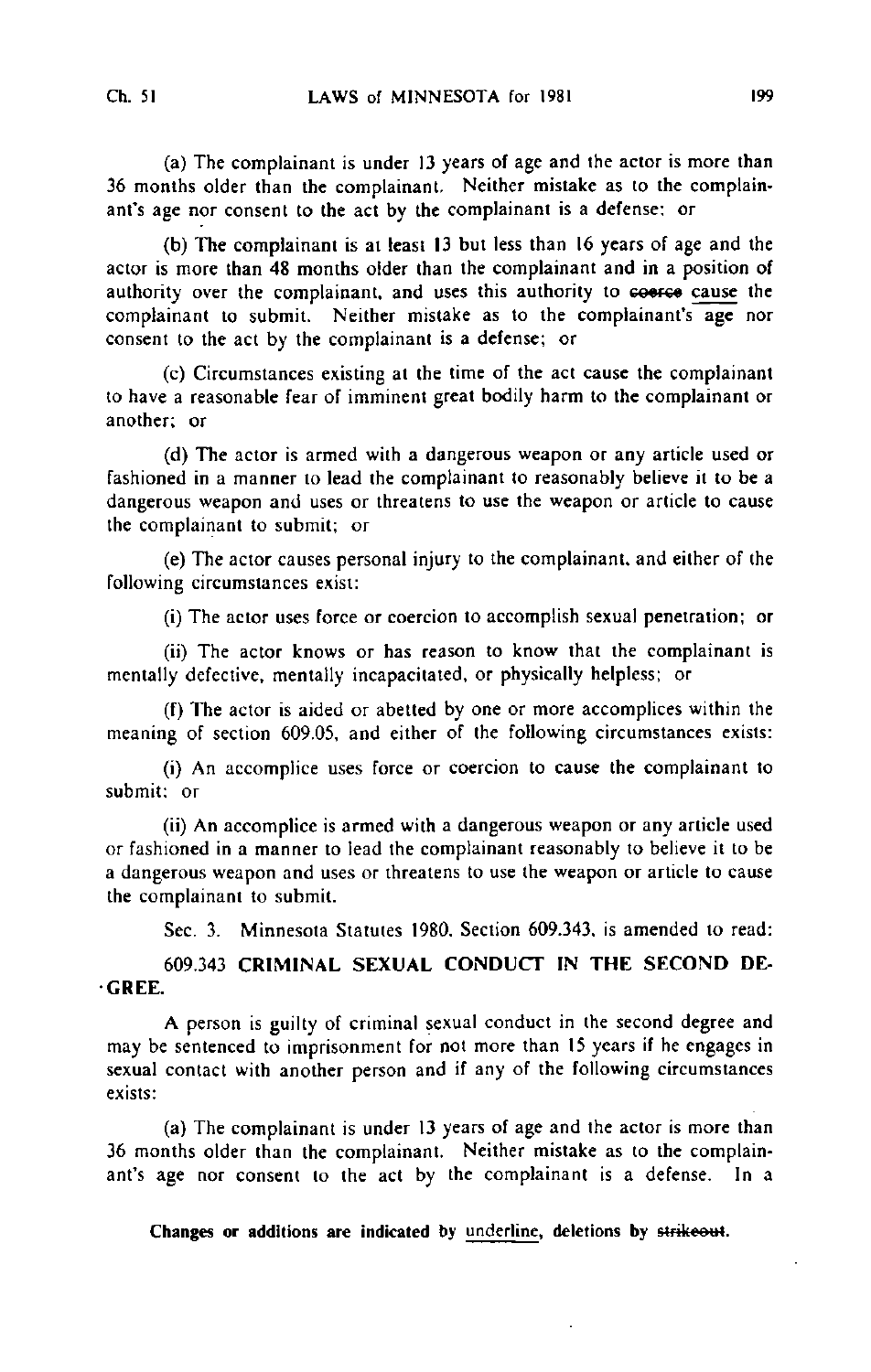prosecution under this clause, the state is not required to prove that the sexual contact was coerced; or

(b) The complainant is at least 13 but less than 16 years of age and the actor is more than 48 months older than the complainant and in a position of authority over the complainant, and uses this authority to coerce cause the complainant to submit. Neither mistake as to the complainant's age nor consent to the act by the complainant is a defense; or

(c) Circumstances existing at the time of the act cause the complainant to have a reasonable fear of imminent great bodily harm to.the complainant or another; or

(d) The actor is armed with a dangerous weapon or any article used or fashioned in a manner to lead the complainant to reasonably believe it to be a dangerous weapon and uses or threatens to use the dangerous weapon to cause the complainant to submit; or

(e) The actor causes personal injury to the complainant, and either of the following circumstances exist:-

(i) The actor uses force or coercion to accomplish the sexual contact; or

(ii) The actor knows or has reason to know that the complainant is mentally defective, mentally incapacitated, or physically helpless: or

(f) The actor is aided or abetted by one or more accomplices within the meaning of section 609.05, and either of the following circumstances exists:

(i) An accomplice uses force or coercion to cause the complainant to submit; or

(ii) An accomplice is armed with a dangerous weapon or any article used or fashioned in a manner to lead the complainant to reasonably believe it to be a dangerous weapon and uses or threatens to use the weapon or article to cause the complainant to submit.

Sec. 4. Minnesota Statutes 1980, Section 609.345, is amended to read:

609.345 CRIMINAL SEXUAL CONDUCT IN THE FOURTH DE-GREE.

A person is guilty of criminal sexual conduct in the fourth degree and may be sentenced to imprisonment for not more than five years, if he engages in sexual contact with another person and if any of the following circumstances exists:

(a) The complainant is under 13 years of age and the actor is no more than 36 months older than the complainant. Neither mistake as to the complainant's age or consent to the act by the complainant is a defense. In a prosecution under this clause, the state is not required to prove that the sexual contact was coerced; or